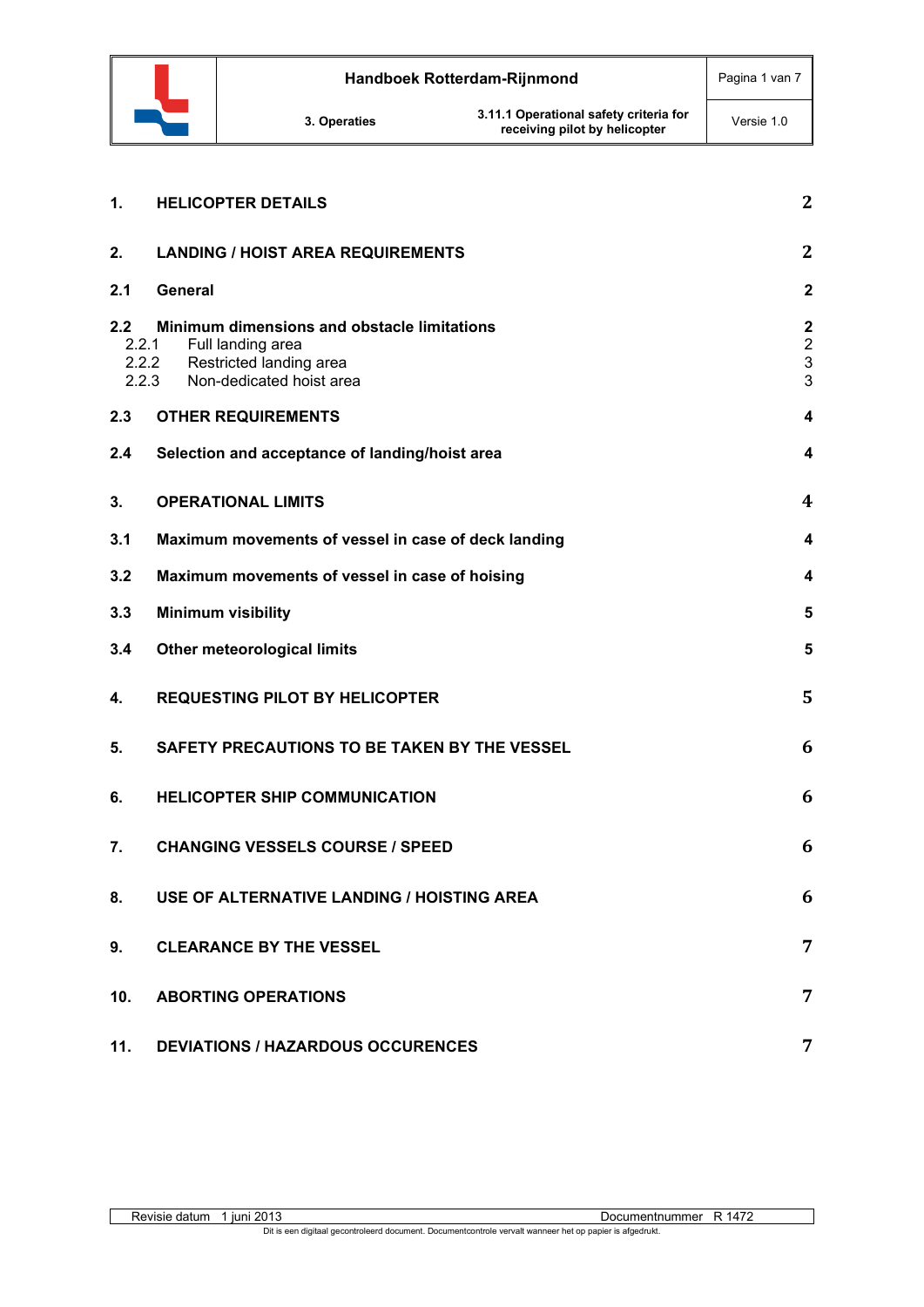

## **1. Helicopter details**

The following helicopter type is in use by the Dutch Maritime Pilots Organisation:

| $\bullet$ | Aerospatiale Dauphin SA 365N3<br>helicopter overall largest dimensions (D) | 13,68 meters   |
|-----------|----------------------------------------------------------------------------|----------------|
| $\bullet$ | rotor diameter                                                             | 11,93 meters   |
| $\bullet$ | width of wheel track                                                       | 2,03 meters    |
| $\bullet$ | maximum take-off weight                                                    | 4300 kilograms |
| $\bullet$ | approximate minimum required relative wind on deck:                        | 0 knots        |

# **2. Landing / Hoist area requirements**

# **2.1 General**

The Dutch Civil Aviation Authorities have endorsed minimum dimensions for shipboard helicopter landing and hoist areas including maximum obstacle heights within these areas (for details see section [2.2]).

When advising a landing or hoist area to the VTS operator (for details see section [4]), the advised area should meet these minimum dimensions and maximum obstacle heights.

# **2.2 Minimum dimensions and obstacle limitations**

## 2.2.1 Full landing area

A *full landing area* consists of an inner circle called the *landing zone* surrounded by an outer circle called the *clear zone*.

The *landing zone* is the area where the helicopter will actually land on the ship's deck.

The *clear zone* functions as a safety space barrier for the helicopter during the approach to and departure from the *landing zone* and when manoeuvring over the *landing zone*.

The main characteristic of a *full landing area* is that the helicopter can land from all directions, depending on specific conditions such as the actual location on deck, relative wind on deck etc.

A selected area on deck may be designated as a *full landing area* if complying with below mentioned minimum dimensions and obstacle limitations:

| <b>LANDING ZONE</b><br>Diameter<br>Obstacle height | ٠<br>٠ | minimum<br>under | 13.68<br>0.25 | meters<br>meters      |
|----------------------------------------------------|--------|------------------|---------------|-----------------------|
| <b>CLEAR ZONE</b><br>Diameter<br>Obstacle height   | ٠      | minimum<br>under | 20.00         | meters<br>1,20 meters |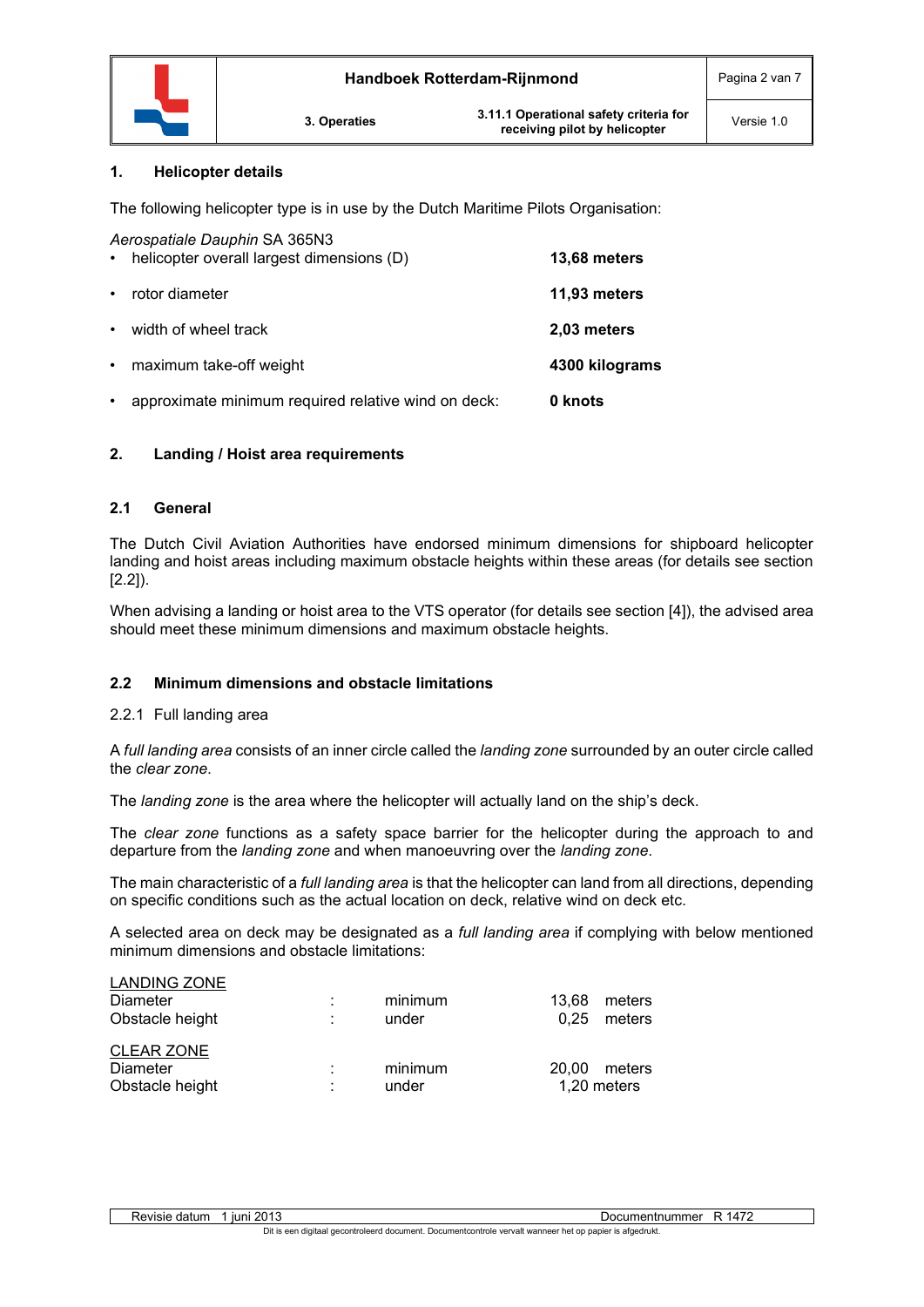

**3. Operaties 3.11.1 Operational safety criteria for receiving pilot by helicopter** Versie 1.0

#### 2.2.2 Restricted landing area

A *restricted landing area* consists of a rectangular area called the *landing zone* surrounded by a circle called the *clear zone*.

The restriction for this type of landing area is that the helicopter cannot land from all directions, but from two specific directions only, the so called *parallel landing* and the *perpendicular landing.*

During a *parallel landing* the fuselage of the helicopter will be positioned over the water and exactly parallel to the selected (restricted) landing area on deck. When in parallel position the helicopter will slowly move sideways in the direction of the vessel and land on the deck. Departure will take place in reversed order.

During a *perpendicular landing* the fuselage of the helicopter will be positioned over the water and exactly perpendicular to the selected (restricted) landing area on deck. When in perpendicular position the helicopter will slowly move forward in the direction of the vessel and land on the deck. Departure will take place in reversed order.

A selected area on deck may be designated as a *restricted landing area* if complying with below mentioned minimum dimensions and obstacle limitations:

| <b>LANDING ZONE</b> |         |       |             |
|---------------------|---------|-------|-------------|
| Length              | minimum | 13.68 | meters      |
| Width               | minimum | 6.10  | meters      |
| Obstacle height     | maximum | 0.25  | meters      |
| <b>CLEAR ZONE</b>   |         |       |             |
| <b>Diameter</b>     | minimum | 20.00 | meters      |
| Obstacle height     | maximum |       | 1,20 meters |

#### 2.2.3 Non-dedicated hoist area

A *non-dedicated hoist area* is an unmarked area on board (for example –but not limited to- the deck, a container stack or a bridge wing) to be used for helicopter-ship transfer operations by means of hoisting only.

A *non-dedicated hoist area* may be designated at such if complying with below mentioned minimum dimensions and obstacle limitations:

| <b>HOIST SPOT</b> |                                                                                                                               |    |                                                         |
|-------------------|-------------------------------------------------------------------------------------------------------------------------------|----|---------------------------------------------------------|
| Diameter          | minimum 2 meters (if hoist height under 4 meters [low hoist])<br>minimum 4 meters(if hoist height over 4 meters [high hoist]) |    |                                                         |
| Obstacle height   | no obstacles allowed (flat surface only)                                                                                      |    |                                                         |
| <b>CLEAR ZONE</b> |                                                                                                                               |    |                                                         |
| Diameter          | minimum                                                                                                                       | 24 | meters                                                  |
| Obstacle height   |                                                                                                                               |    | minimum of two sides with obstacles under 3 meters only |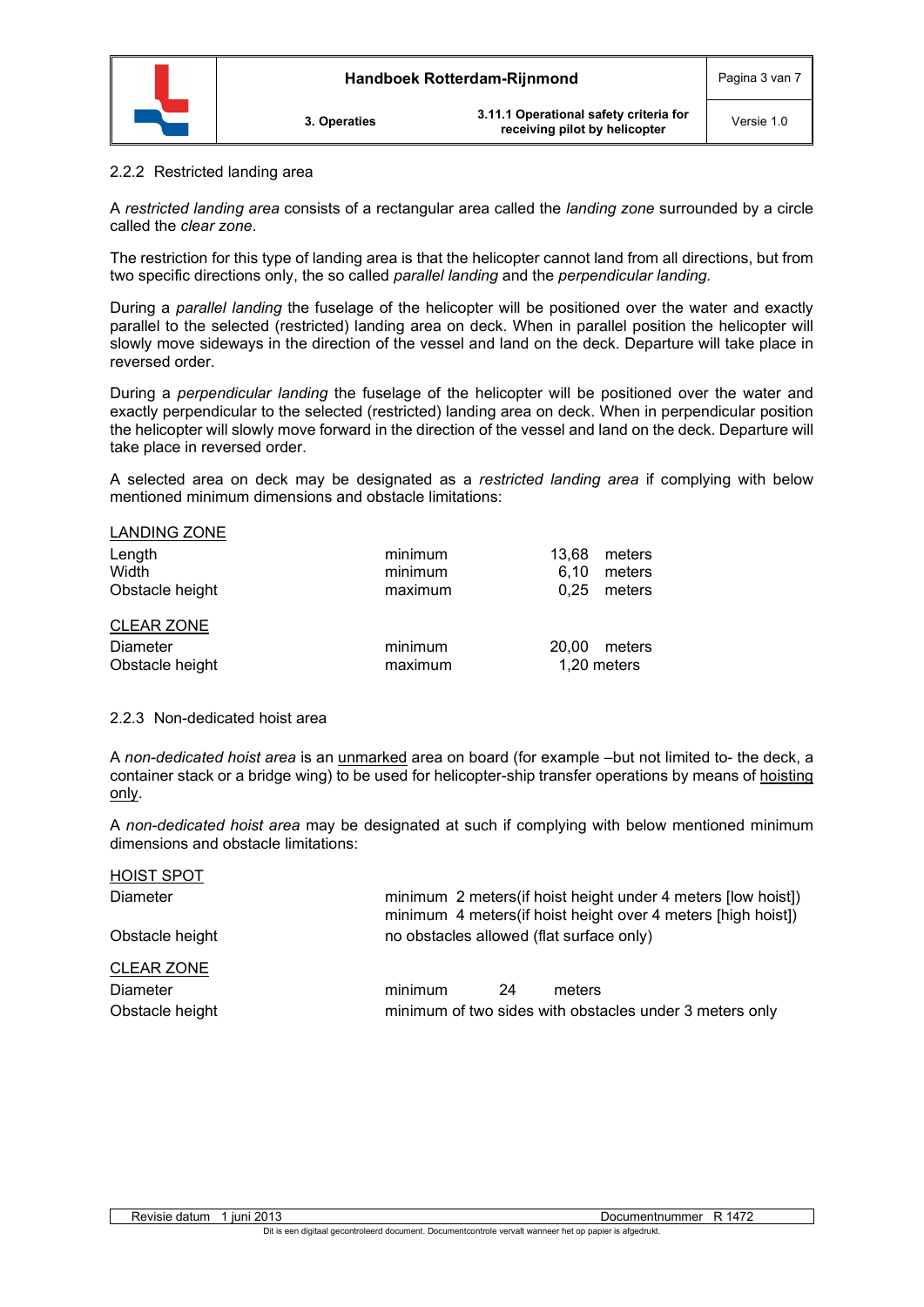

# **2.3 OTHER REQUIREMENTS**

In addition to the requirements as to minimum dimensions and maximum obstacle height, landing and hoist areas must comply with the following:

- minimum turbulence;
- free of exhaust gasses / fumes:
- no water on deck (green water);
- minimum spray;
- if vessel pitching, as close as possible to mid-ship position;
- compliance with the *Shipboard Safety Checklist for Receiving Pilot by Helicopter* (see section [5])

# **2.4 Selection and acceptance of landing/hoist area**

Selection of an acceptable landing or hoist area will initially be at the discretion of the helicopter pilot. By means of a visual inspection of the local situation he will assess if and where the transfer operation can safety take place from a flight / helicopter safety point of view.

If the local situation is acceptable to the helicopter pilot, the maritime pilot will see if the local circumstances are acceptable as to his personal safety during the transfer operation (see also section [8])

## **! Attention**

**For the above reasons the transfer of the maritime pilot** *may* **take place at a location on board which is different to the location advised by the master prior to arrival (see also section [4]).**

# **3. Operational limits**

## **3.1 Maximum movements of vessel in case of deck landing**

Excessive movements of the vessel may cause the helicopter to slide away from its landing area while on deck. For this reason the following limits for vessel's movements are in force in case of a full landing on board the vessel. It is at the discretion of the helicopter pilot if a full landing is possible.

Maximum roll angle of vessel  $5^\circ$  to starboard side,  $5^\circ$  to portside (total maximum roll angle 10°)

Maximum pitch angle of vessel 2° forward, 2° aft(total maximum pitch angle 4°)

Maximum heave rate of vessel not defined, at helicopter pilot's discretion.

# **3.2 Maximum movements of vessel in case of hoising**

Not defined. At helicopter pilot's and maritime pilot's discretion.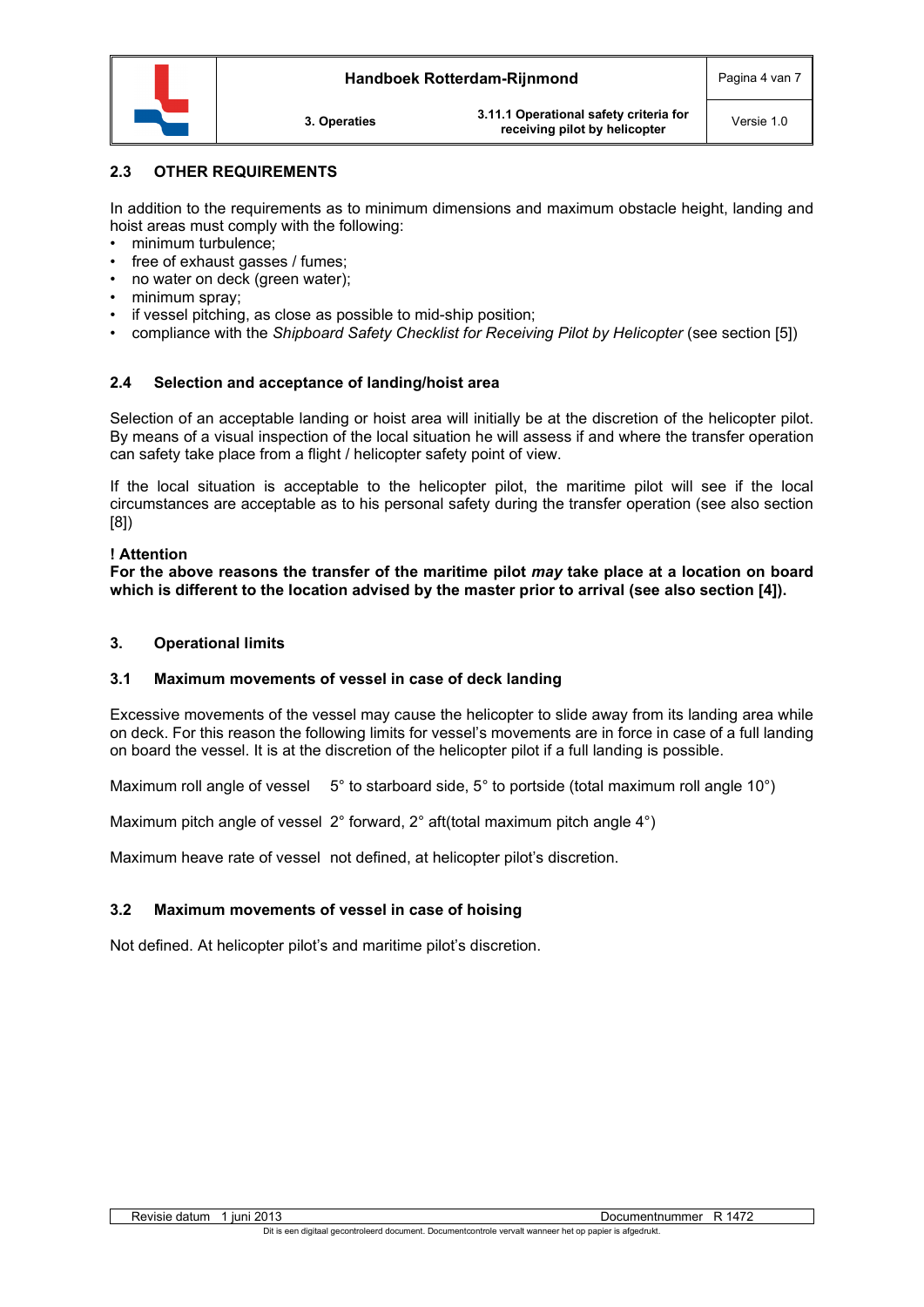

**3. Operaties 3.11.1 Operational safety criteria for receiving pilot by helicopter** Versie 1.0

# **3.3 Minimum visibility**

Pilot by helicopter operations may temporarily be suspended due to poor visibility. Minimum visibility limits for pilot by helicopter operations are as follows:

| On board the vessel | Horizontal visibility<br>Vertical visibility        | D <u>aylight</u> *<br>0,75 NM<br>200 feet | Night<br>0,75 NM<br>300 feet      |
|---------------------|-----------------------------------------------------|-------------------------------------------|-----------------------------------|
| At the heliport     | <b>Horizontal visibility</b><br>Vertical visibility | Daylight*<br>2500 meters<br>500 feet      | Night<br>5000 meters<br>1000 feet |

\* period between 15 minutes prior to sunset and 15 minutes after sunset (measured at 52º 00'N – 05º 00'E at mean sea level)

## **3.4 Other meteorological limits**

Pilot by helicopter operations may further temporarily be suspended due to:

- high relative humidity in combination with temperatures under zero  $\degree$  C. (risk of icing);
- freezing rain;
- thunder storms:
- extreme snowfall or hail:
- winds in excess of 55 knots;
- relative wind on deck under 25 knots (in case of hoisting only)

# **4. Requesting pilot by helicopter**

Vessels limited by their draught (drawing more than 17,37 meters in salt water) are bound to the EUROGEUL (EURO CHANNEL) and MAASGEUL (MAAS CHANNEL). Channel bound vessels will normally receive a pilot by helicopter without request (on an exceptional basis, pilots may be delivered by pilot vessel or pilot tender).

All other (not channel bound) vessels may receive a pilot either by helicopter or by pilot vessel or pilot tender. Vessels may request a pilot by helicopter at initial contact with the Port of Rotterdam VTSoperator (MAAS APPROACH, VHF channel 1).

Masters of inbound vessels should consider sections [2.2] and [5] in particular, including possible previous experiences, prior to giving a positive advise to MAAS APPROACH regarding the vessels capability of receiving a pilot by helicopter.

As to the helicopter suitability of outbound vessels the maritime pilot will assist in selecting a suitable landing / hoist area on board the vessel and report same to the chief-pilot on duty / planning department.

Honouring of a request to receive a pilot by helicopter will depend on traffic volume, the actual planning situation and local weather conditions.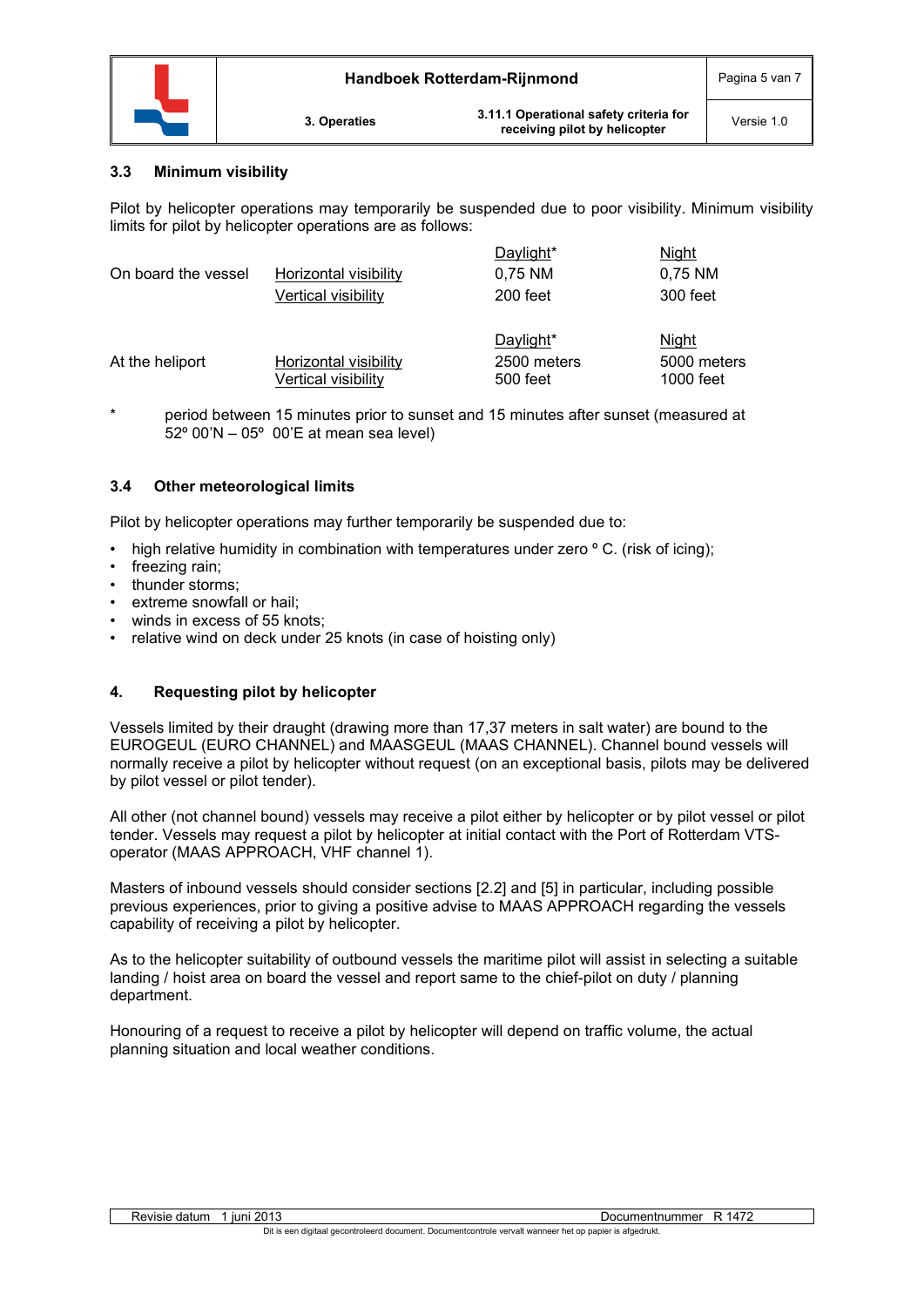

## **5. Safety precautions to be taken by the vessel**

In anticipation of receiving a pilot by helicopter the Master of the vessel should ensure that all possible safety precautions on board have been taken prior to arrival of the helicopter.

The *Shipboard Safety Checklist for Receiving Pilot by Helicopter* may be used as a guideline in this respect.

With regard to taking fire fighting precautions on board the vessel, ship-owners and masters are requested to meet the guidelines set out in the *ICS Guide to Helicopter/Ship Operations Guide* as much as possible.

For good orders sake Masters are requested to plan and execute safety precautions to be taken in time and carry out same in advance as much as possible

## **6. Helicopter ship communication**

All communication between vessel and helicopter must be channelled via PILOT MAAS (VHF channel 2). Hence, vessels should communicate with PILOT MAAS only and avoid direct communication with the helicopter pilot.

The helicopter pilot listens to PILOT MAAS simultaneously, instantly sharing all communication between the vessel and PILOT MAAS.

## **7. Changing vessels course / speed**

During helicopter-ship operations, PILOT MAAS may request the vessel to alter course and/or speed, in order to allow the helicopter to catch sufficient relative wind, to move the helicopter into a favourable transfer position or to reduce vessel's movements (especially rolling).

The Master should confirm to PILOT MAAS if he can and will comply with such request or not.

## **8. Use of alternative landing / hoisting area**

Judgement of the operational situation at vessels position and acceptance of the landing / hoist area will be carried out by the helicopter pilot when in position near/over the vessel, based on his on-thespot observations and local conditions.

For flight safety reasons, the helicopter pilot may select a landing / hoist area different to the location initially advised by the vessel to VTS-MAAS APPROACH earlier.

For reasons of personal safety, the maritime pilot can decide not to board the vessel and request the helicopter pilot to abort the operation (especially during hoisting operations in heavy weather, heavy swell etc.). In that case the vessel will receive a pilot by pilot vessel or pilot tender.